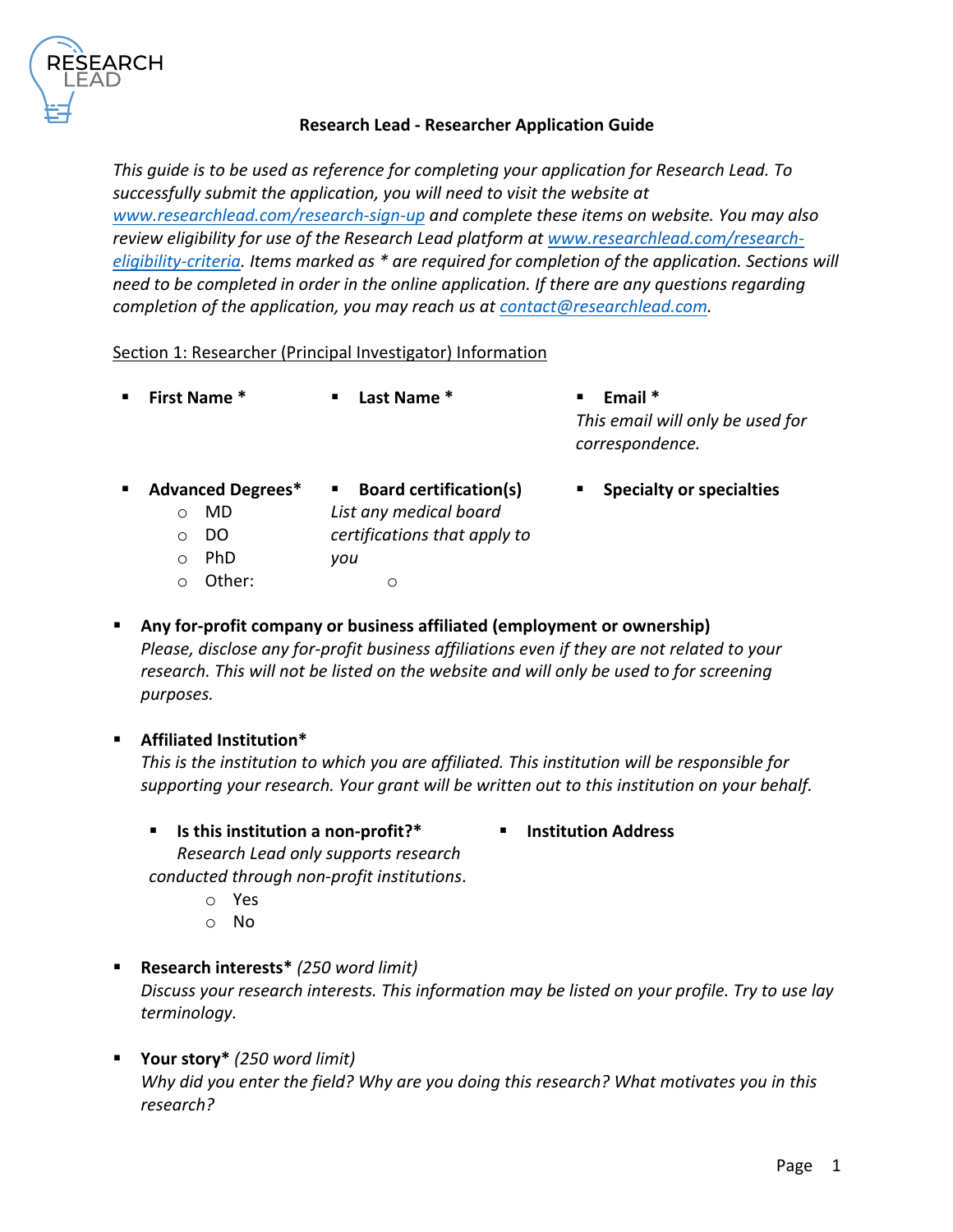## Section 2: General Study Information

## § **Official title\***

*This is the title listed (or that you intend to list) on your study protocol.* 

### § **Title for general public\***

*This should be a brief title for a lay person. This should be written as if you are providing a description for a friend.*

## § **Category of research\***

*Choose one of the following categories to assign to your research. This will be used as a filter that sponsors will use to find your research. If you do not believe any of these describe the category of your research, select "other" and designate a new category.* 

- 
- 
- 
- o Kidney & urinary system o Nutrition & lifestyle
- o Lung and bronchi o Genetics
- o Infectious disease o Public health
- o Mental health o Pregnancy
- 
- o Substance related disorder o Men's health
- o Digestive system o Pediatric
- o Muscle, bone, & cartilage disease o Health disparities
- o Health & wellness o Other:
- o Skin & connective tissue
- o Heart & blood o Environment & occupational
- o Brain & nervous system o Gland & hormonal related disease
- o Cancer o Metabolic disorder
	-
	-
	-
	-
- o Immune system o Women's health
	-
	-
	-
	-
- § **Will your study be conducted at your affiliated institution?\***
	- o Yes
	- o No
- § I**f not, where will your study be conducted?**

#### § **Brief study summary or abstract\*** *(250 word limit)*

*This summary should be in lay person language at 8th grade reading level similar to an informed consent form.*

§ **Study status\***

 *Mark only one as applicable*

- o Not started
- o Initiated
- o Enrolling
- o Follow-up only
- o On hold/discontinued
- § **IRB status\***
	- *Mark only one as applicable*
		- o Not yet submitted
		- o Submitted (not reviewed)
		- o Reviewed (not approved)
		- o Approved
		- o Withdrawn/Expired
		- o Not applicable
- § **Is the study submitted to clinicaltrials.gov?\***
	- o Yes
	- o No
- **NCT** (if applicable)
- § **IRB#** *(if applicable)*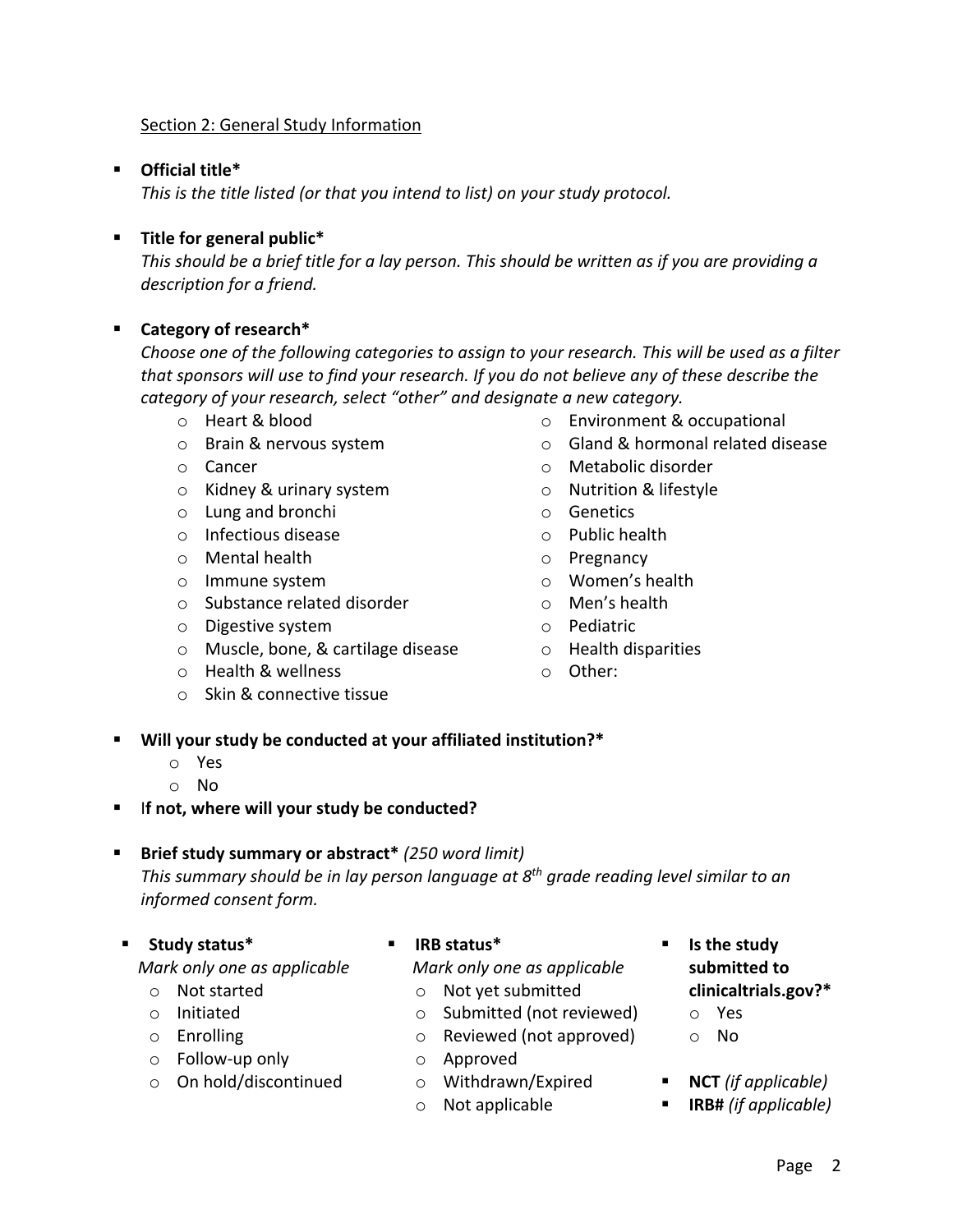#### Section 3: Research Details

- § **Background\*** *(250 word limit) What is the support for this study? What do we currently know? What do we know from prior research?*
- § **Significance\*** *(250 word limit) Why are you doing this study? What do you think the study is going to achieve or what insight can we gain? How does this contribute to the mission of Research Lead to improve health and reduce disease?*
- § **Study design\***

*Select all that apply to define your study design*

- o Randomized interventional o Cross-sectional
- o Non-randomized interventional o Cell-based
- o Prospective cohort o Qualitative
- o Retrospective cohort o Population-based
- o Case-control o Registry
- o Database o Other:
- 
- 
- 
- 
- 
- 
- § **Study aim(s)\*** *(250 word limit) This is the study hypotheses and goals written in lay language as best possible.*
- § **Method(s)\*** *(250 word limit)*

*What is going to happen in your study? This is just a brief overview. Try to focus on the aspects of your study that your sponsors will want to know in determining if they should support you. Try to avoid unnecessary details.*

- § **Eligibility Criteria**
	- o **Inclusion criteria\*** (250 word limit) *Who can participate in this study? What population(s) will the results of this study reflect? Represent in bullet points if possible.*
	- o **Exclusion criteria\*** (250 word limit) *Who is excluded from participation in this study? What populations will not be reflected in the results? Represent in bullet points if possible.*
- § **Recruitment\*** (250 word limit) *How will participants be selected for your study?*
- § **Enrollment\*** (250 word limit) *How many people do you expect to enroll (total) in this research and in each study group as applicable?*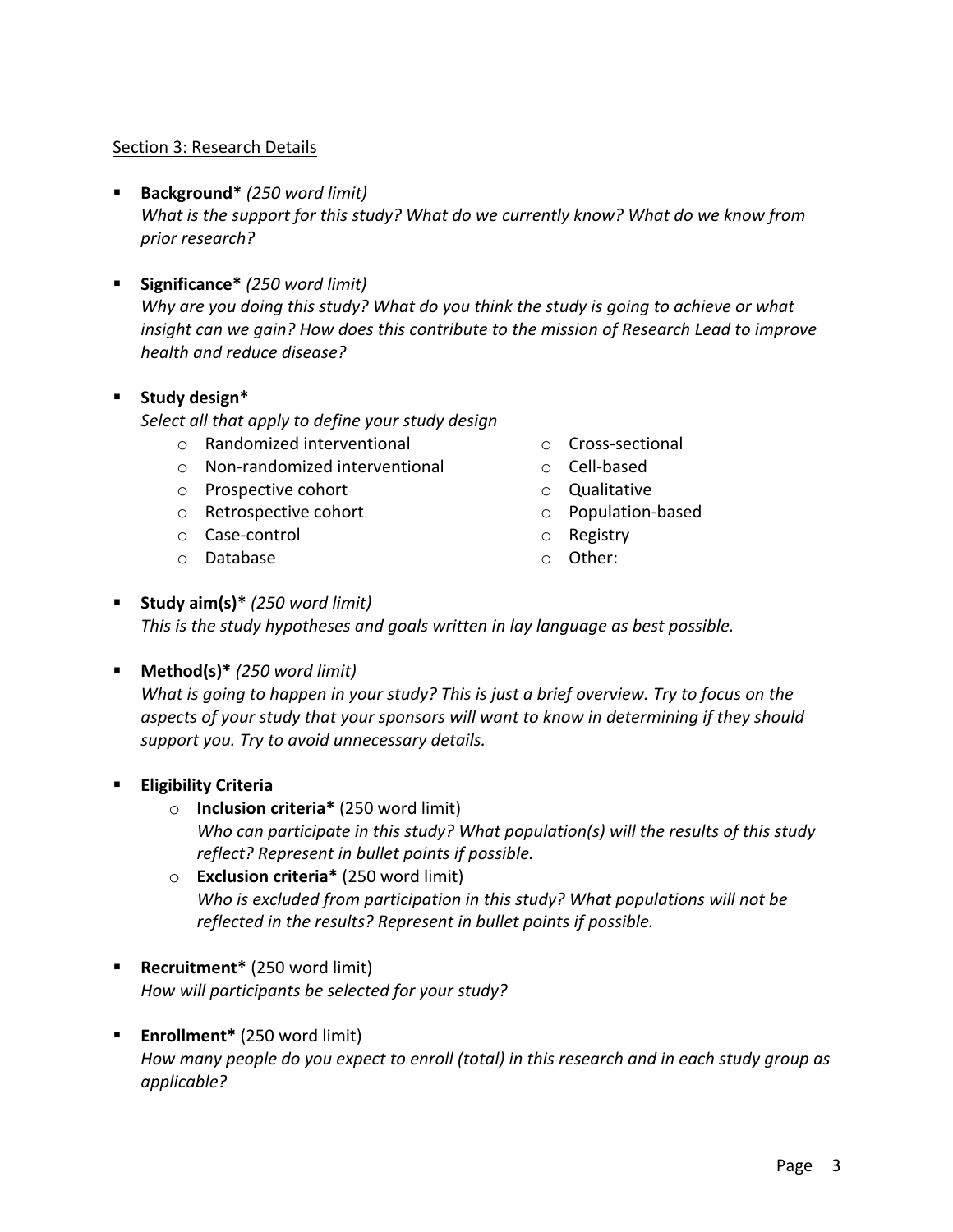- § **Statistical analysis\*** (250 word limit) *Brief summary of your analysis as applicable. How is your study powered? How will you determine statistical and clinical significance?*
- § **Risks\*** (250 word limit) *What are the risks of this research for patients and society? How do you plan to mitigate these risks?*
- § **Benefits\*** (250 word limit) *What are the benefits of this research for patients and society? How do you plan to maximize these benefits?*
- § **References\*** *Please provide citations of research that supports your study.*

# § **Additional information**

*Include any additional information you would like your sponsors to know which you believe did not fit into the prior sections.*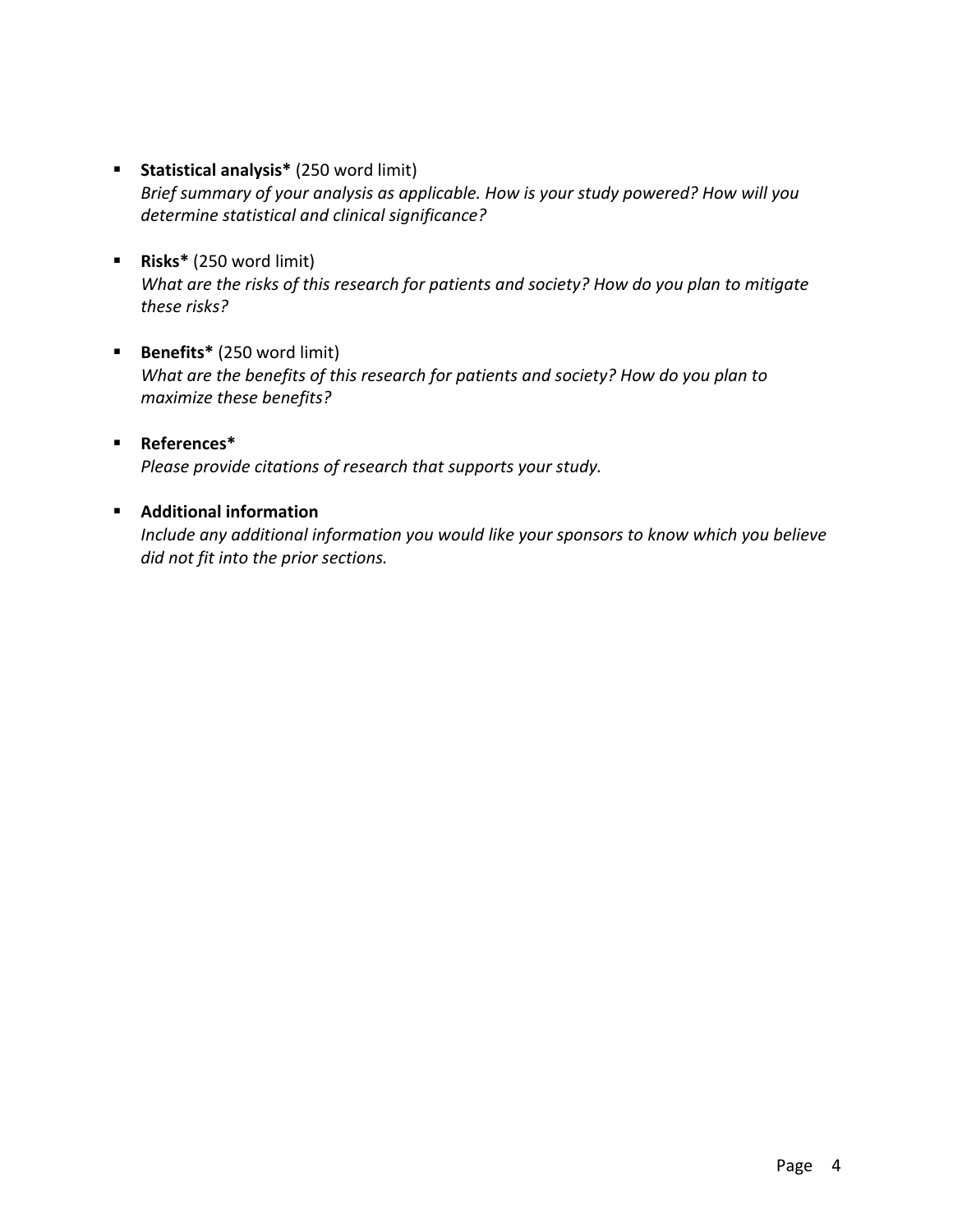#### Section 4: Timeline

*It will be important to determine the milestone for your study and how long each milestone will take to achieve. You can use up to a total of six milestones which will be used to determine your payment schedule. You are required to complete a minimum of two milestones. The first milestone should be start-up or grant finalization (grant agreement signed by all parties). The last milestone should be upon completing the study and will be your final grant disbursement. The remaining milestones will likely depend on your study protocol.*

*Example: If you plan to enroll 60 patients, you could set the milestone as follows:*

- *1) Start-up*
- *2) Enrollment of 20 patients*
- *3) Enrollment of 40 patients*
- *4) Completed enrollment*
- *5) Completed follow-up*
- *6) Study close-out*

# § **Funding duration (days)**

*This will be the duration that your study profile will be listed on the platform for funding. After this duration your study will stop receiving funding. You can complete funding early if you meet your study goal before funding timeline is reached. Your study will be considered "funded" and we will move to finalizing your grant. The duration of funding should be a minimum of 30 days and a maximum of 180 days.* 

## § **Description of timeline\***

*Provide an overview of the timeline of your study. Where are you right now? How long do you expect various phases of the study to take (ex. Enrollment, data collection, follow-up, data analysis, presentations & publications, etc.)*

| <b>Milestone</b>         | <b>Brief Milestone Description</b> | <b>Duration of time between</b><br>milestones (weeks) |
|--------------------------|------------------------------------|-------------------------------------------------------|
| First*                   | Start-up/Grant finalization        |                                                       |
| Second*                  |                                    | (Between first & second)                              |
| Third (optional)         |                                    | (Between second & third)                              |
| <b>Fourth (optional)</b> |                                    | (Between third & fourth)                              |
| Fifth (optional)         |                                    | (Between fourth & fifth)                              |
| Sixth (optional)         |                                    | (Between fifth & sixth)                               |

- *Durations are required only for milestones that you have provided for your study*

## ■ **Total study duration (weeks):**

*Sum of all the milestone durations*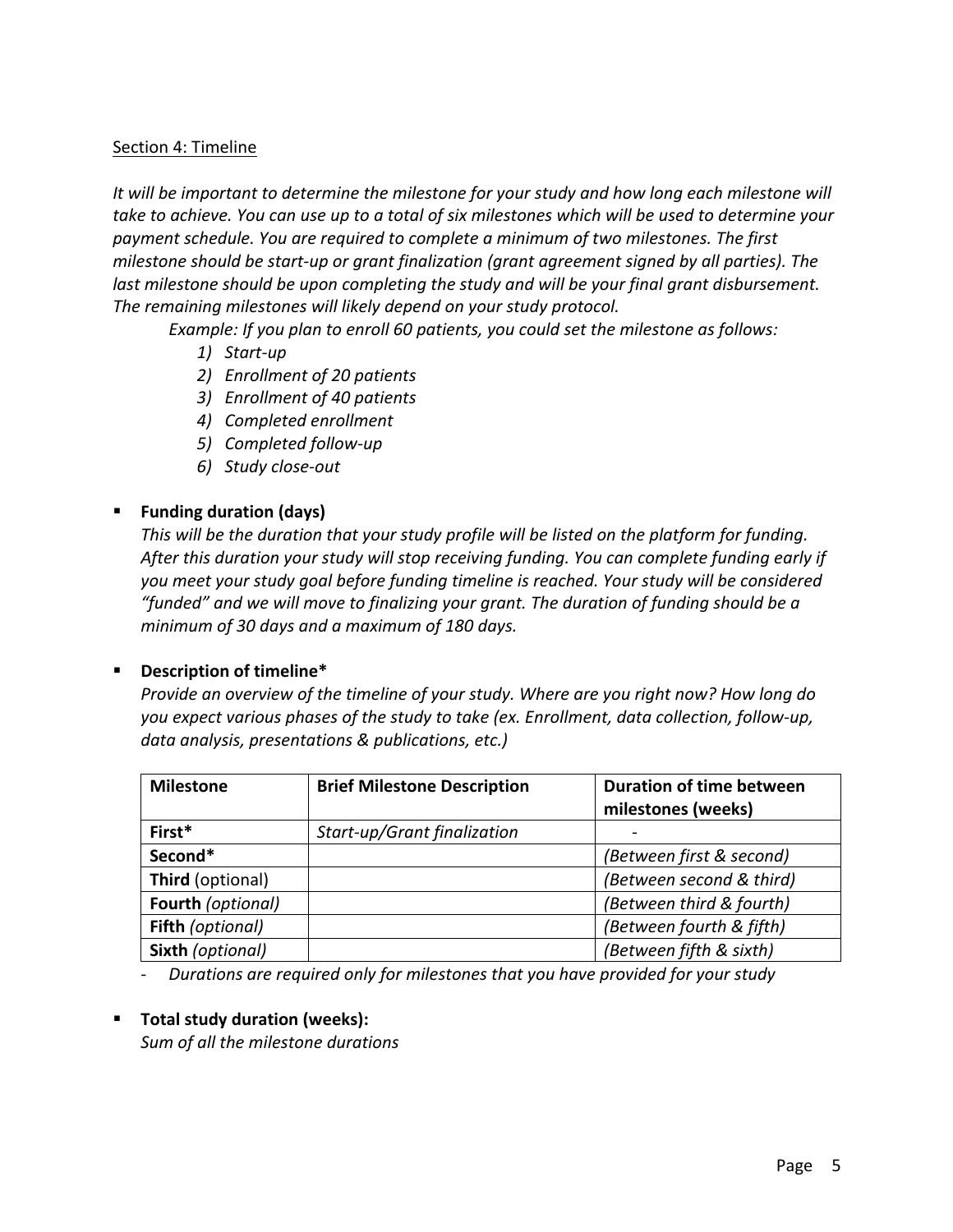### Section 5: Budget

*Budget is an important part of research. Research Lead requires that budgets be both reasonable and sufficient to complete your study as described in your study profile. Total funding will include your base study costs as described below + % indirect costs + 8% platform fees. Your grant amount will include your base costs + % indirect costs. The 8% platform fee will be applied to the base study costs and does not include indirect costs.*

- § **Have you received any funding towards this research? \***
	- o Yes
	- o No
- § **If yes, how were you funded and why do you currently require funding through Research Lead?**
- § **Research Lead requires an 8% fee to use the platform to fund your study. There is no upfront cost for researchers and you will only be charged if the study is funded. However, you will need to include this 8% platform fee in your total budget. \***
	- o I understand

#### § **Overhead for research grant at your institution (%)\*:**

*Institutional overhead varies with each institution. Research Lead supports research based on philanthropy of supporting the research that each researcher believes will be meaningful and make a difference for patients and society. Lower overhead will improve your chances of being funded as sponsors will perceive more of the money as going directly to your research. For that reason, we request that institutional overhead be capped at 15%. You may need to request an exception through your institution to confirm that your institution can meet this requirement. If this is a problem, contact us at contact@researchlead.com. We can try to contact your institution on your behalf to describe our platform.* 

#### § **Total salary costs\***

*These are the total costs for salaries for the dedicated research team in your study including investigators and coordinators. Please include the proportion of time each personnel is expected to dedicate to the study and primary role and responsibilities.*

## § **Total participant costs\***

*These are the total costs for labs, diagnostic tests, exams, and compensation that participants will need in your study. Break down these costs to the extent to provide understanding to your supporters as to where the money is going. If this does not apply, write "not applicable".*

## § **Total recruitment costs\***

*These are the total costs for recruitment of participants in your study, including marketing materials, conferences, and meetings. If this does not apply, write "not applicable".*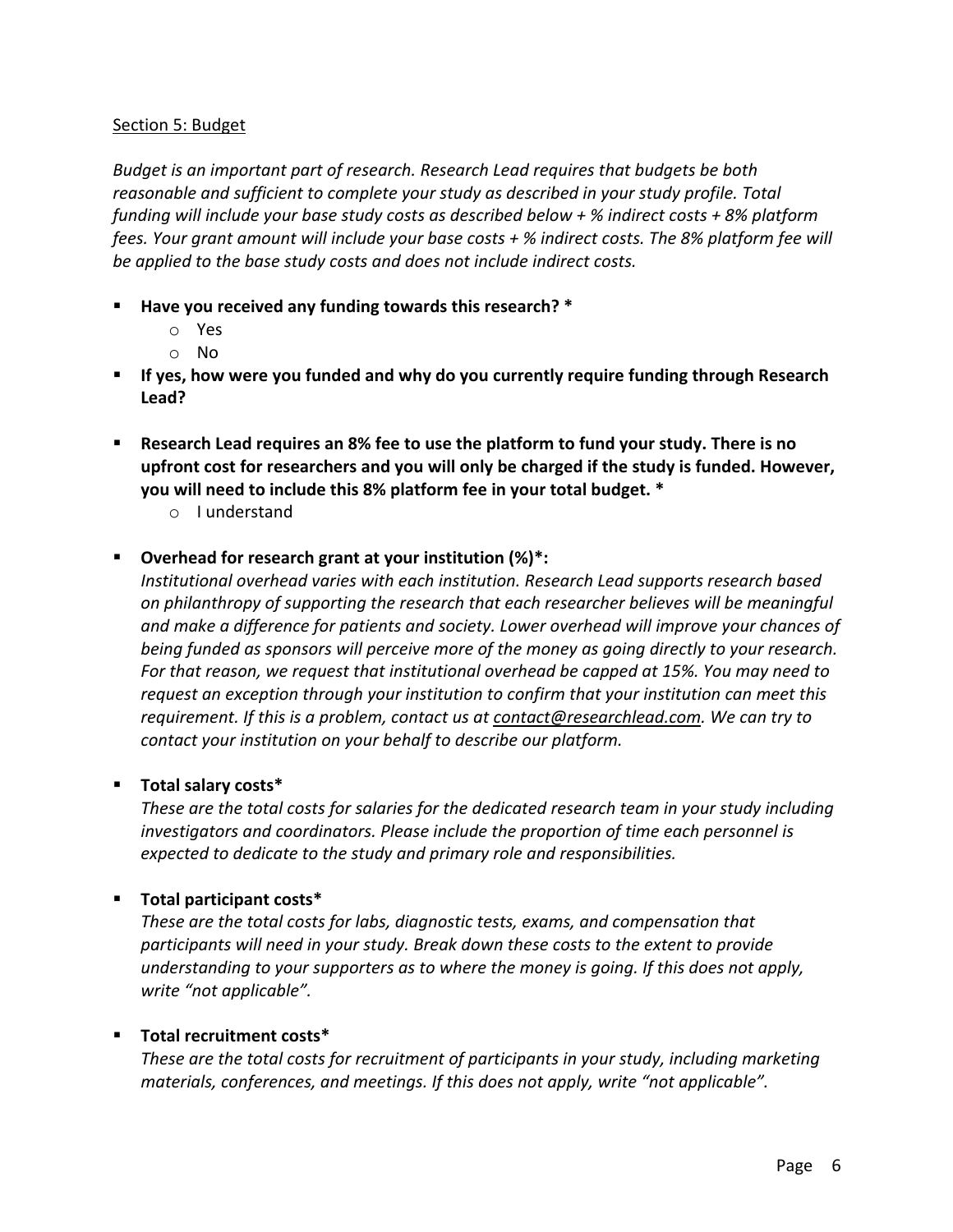- § **Equipment, supplies, & facility costs (other than overhead)\*** *If does not apply, write "not applicable".*
- § **Other costs\***

*Describe any other study costs that do not fall into the prior categories*

#### **Base Research Budget Breakdown:**

*Your budget allocation for the grant will be based upon meeting the milestones created in the timeline. We realize getting a study started is expensive. We recommend that you allocate 25% of the total budget for your first milestone*. *Do not include IDC and platform fee in these amounts.* 

| <b>Milestone</b> | Budget needed to reach milestone (\$) |
|------------------|---------------------------------------|
| First*           |                                       |
| Second*          |                                       |
| Third            |                                       |
| Fourth           |                                       |
| Fifth            |                                       |
| Sixth            |                                       |

- *Budget amount is required for each milestone provided in the timeline section.* 

## § **Total Base Budget (\$):**

*This should be the sum of both the costs for the milestones listed and cost categories (salaries, participants, recruitment, equipment, etc.).* 

§ **Total Grant Amount (\$):**

*This should be your base + %IDC*

## § **Total Funding Amount (\$):**

*This should be your base + %IDC + 8% Platform Fee. The platform fee should be 8% of the total base budget (not including IDC).*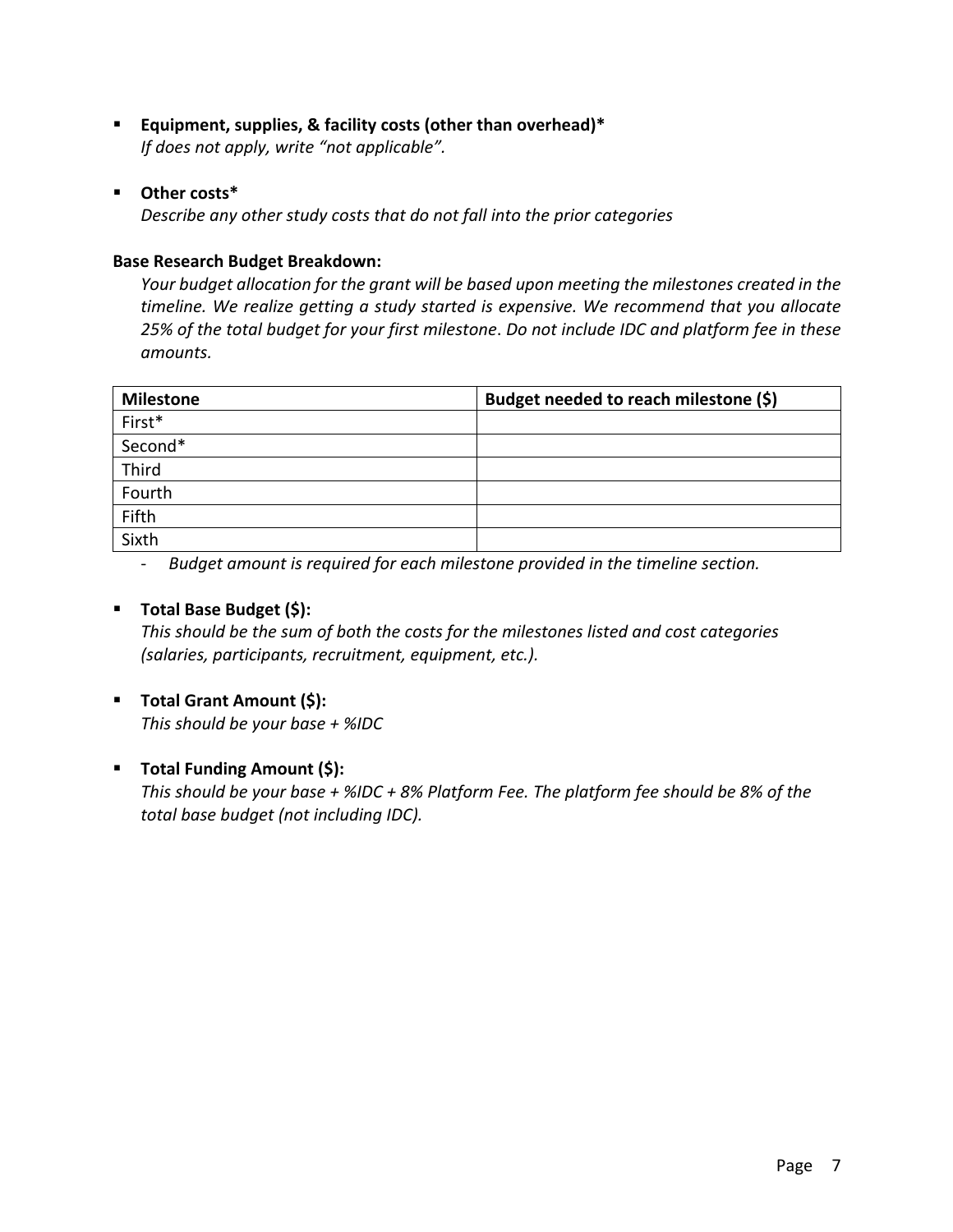#### Section 6: Study Team

## **Include the team you would like to be represented on the study profile.**

| <b>Study Role</b>   | <b>Name</b> | <b>Contact Email</b> |
|---------------------|-------------|----------------------|
| Sub-Investigator    |             |                      |
| Sub-Investigator    |             |                      |
| Sub-Investigator    |             |                      |
| Sub-Investigator    |             |                      |
| Coordinator/manager |             |                      |
| Coordinator/manager |             |                      |
|                     |             |                      |
|                     |             |                      |

#### **Research Contact**

*We recommend that you provide contact information for supporters to reach the principal investigator with questions. However, this could also be another member of the study team such as the coordinator.*

- Name of research contact:
- Research contact phone number: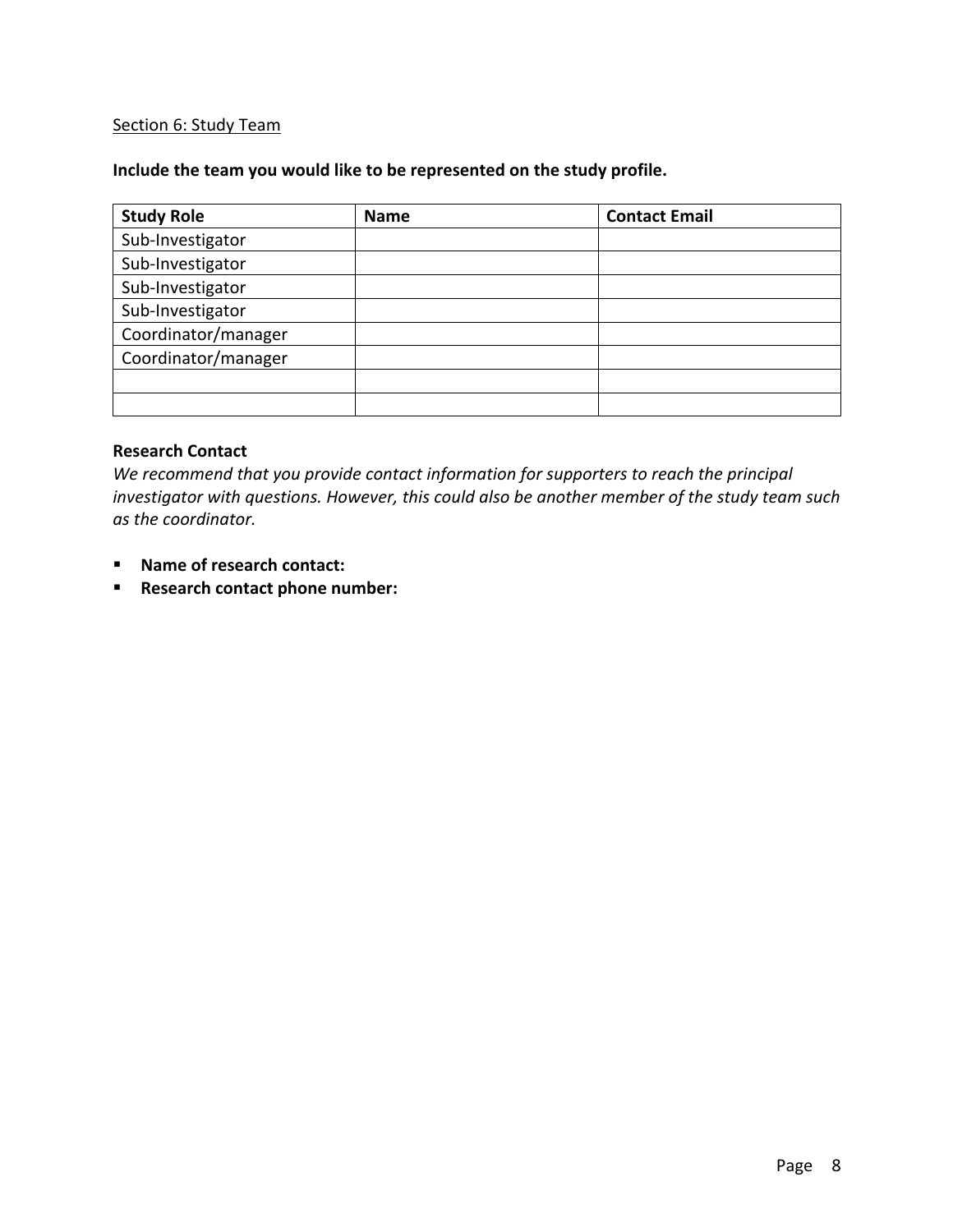### Section 7: Screening & verification

*All of these items will be used only for screening purposes and will not be included in your public study profile.* 

- § **Principal investigator email for affiliated institution (ex.jsmith@miami.edu)\*** *We will send an email to confirm verification to this email.*
- § **Current curriculum vitae\*** *Attach file*

#### § **Institutional letter of support\***

*An institutional letter of support will be required to confirm that the institution agrees to support your research if you are funded and agrees to the indirect costs as specified in this application (less than 15%). If you do not have it at this time, you may submit your application first. However, you will be required to provide an institutional letter of support before your study profile launches on Research Lead.*

- § **Protocol** *Attach file. Not required but preferred if available.*
- § **IRB approval letter or last correspondence (if applicable)** *Attach file*
- § **Authorization allowing Research Lead to do a basic screening of your credentials and verification including the following\*:** 
	- **1) Contacting institution to confirm affiliation**
	- **2) Contacting study team and listed endorsers**
	- **3) Web-based search of public social media or publication sites**
		- o Yes
		- o No
- § **I understand that Research Lead is a crowdfunding platform and funding of research will be determined by donations of users on the platform. Research Lead cannot guarantee funding or the timeline for funding.**
	- o I agree
- § **If funded by Research Lead, I agree to use the funds only for the research outlined in the study profile and grant.\***
	- o I agree
- § **If funded, I agree to provide brief updates on the progress of the study to my supporters on the platform at least quarterly and on completion of milestones.**
	- o I agree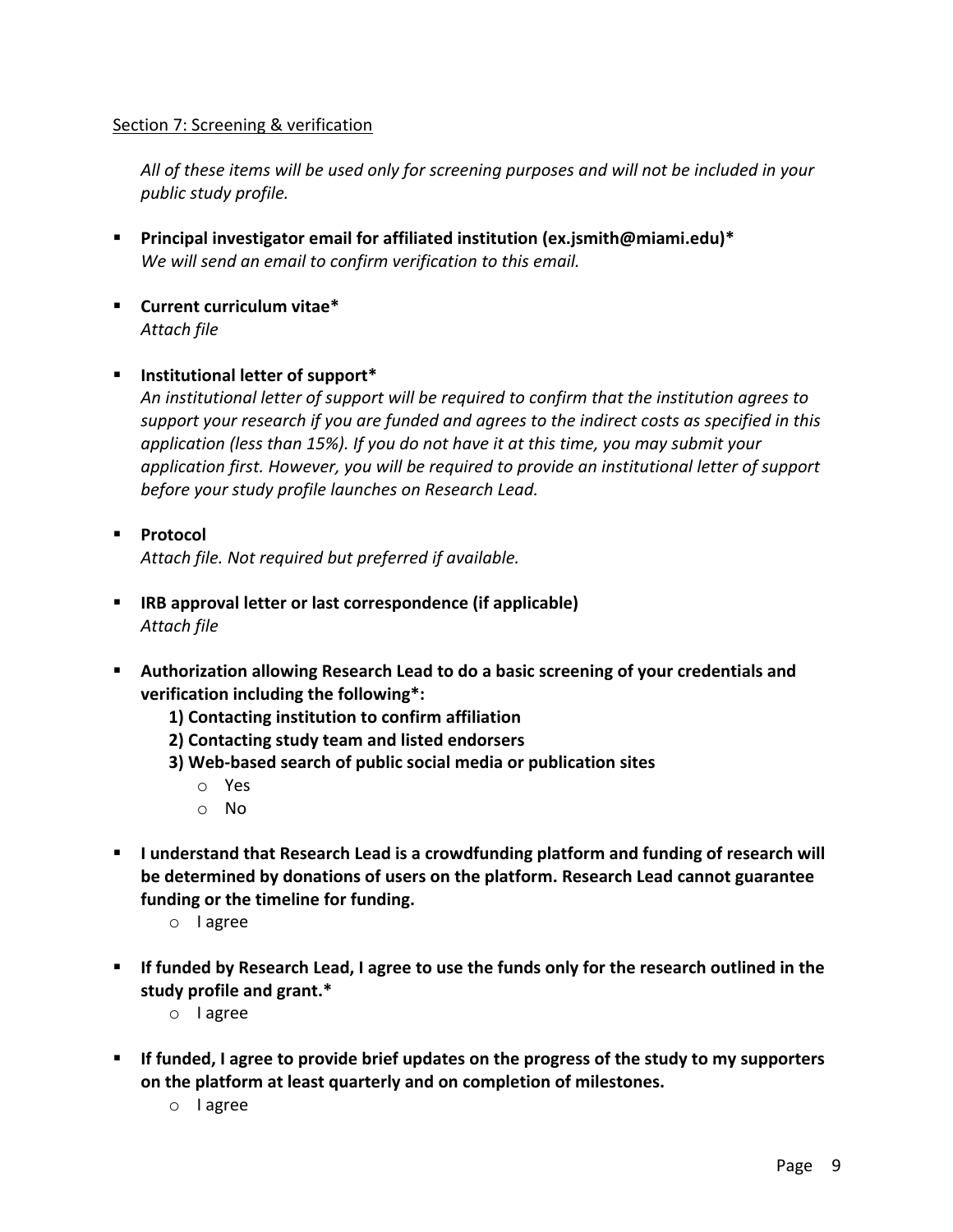- If I develop any conflicts of interest (as defined separately in the financial disclosure form) **during the course of the study, I will report them to Research Lead.\***
	- o I agree
- § **If the study is cancelled or discontinued for any reason, I will notify Research Lead and forfeit any remaining funds to Research Lead. These funds will be either credited back to sponsors or redistributed to other research on the platform.\***
	- o I agree
- **EXECT IF I am found to be using these funds for fraudulent or personal use (outside of research), any remaining research funding will be cancelled and the researcher will be banned from future use of the Research Lead platform.\***
	- o I agree